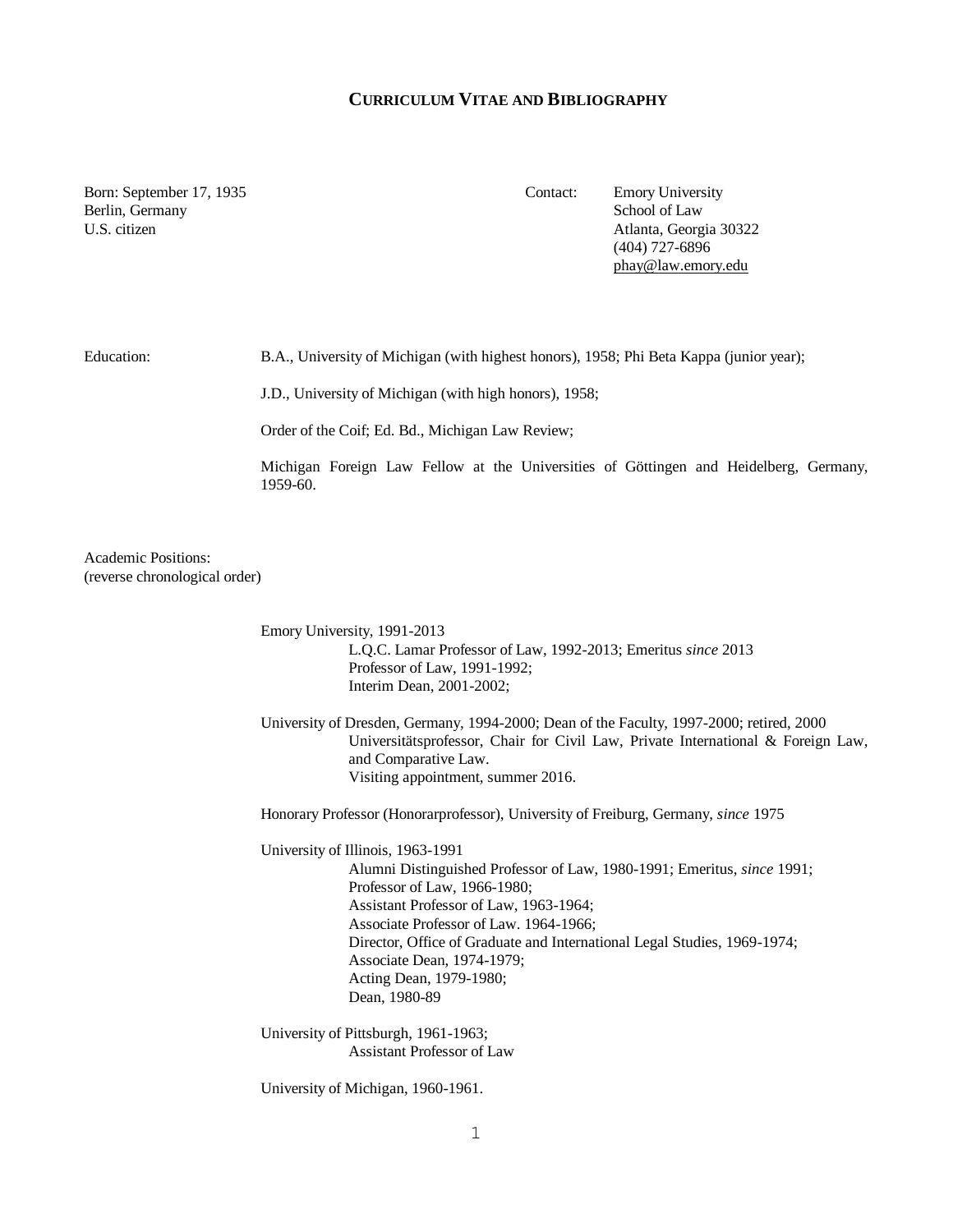# Instructor in Law

# Visiting Appointments:

|                   | Michigan (summer 1963); Stanford (spring 1966); Freiburg, Germany (summer 1964, summer<br>1966, fall 1970, summer 1973, summer 1976, spring and summer 1978, summers of 1983, 1986,<br>1987, 1988, fall 1989, spring 1990, spring 1993); Harvard, summer 1969; Hague Academy of<br>International Law (summer 1991); Freiburg, Germany (spring 1993); Bonn, Germany (spring<br>1993, Jean-Monnet Professor spring 1994). |
|-------------------|-------------------------------------------------------------------------------------------------------------------------------------------------------------------------------------------------------------------------------------------------------------------------------------------------------------------------------------------------------------------------------------------------------------------------|
|                   | Budapest: Recurrent Visiting Professor of Law, Central European University, Budapest, Hungary,<br>1996-2017: annual teaching assignments.                                                                                                                                                                                                                                                                               |
|                   | Hamburg: Commerzbank Visiting Professor of Law, Bucerius Law School, Hamburg, Germany,<br>fall 2002; Visiting Professor of Law, Bucerius Law School, each fall, 2005-2017.                                                                                                                                                                                                                                              |
|                   | Dresden: Dresden International University, lecturing in short courses, summer 2004, 2005,<br>2006, 2008, 2012, 2014; Dresden University, summer short course 2016.                                                                                                                                                                                                                                                      |
|                   |                                                                                                                                                                                                                                                                                                                                                                                                                         |
| Honors:           | Titular Member, International Academy of Comparative Law (Associate Academician, 1979-<br>1999; Titular Member since 1999 - both by election).                                                                                                                                                                                                                                                                          |
|                   | Member, American Law Institute (since 1984, by election); Life Member since 2014.                                                                                                                                                                                                                                                                                                                                       |
|                   | 1989 Research Prize of the Alexander von Humboldt - Foundation (Germany). Tenure of Prize:<br>September 1989-May 1990.                                                                                                                                                                                                                                                                                                  |
|                   | Fulbright Research Professor, University of Bonn (Germany), Jan.-July 1992.                                                                                                                                                                                                                                                                                                                                             |
|                   | Jean Monnet-Professorship, University of Bonn (summer semester 1994).                                                                                                                                                                                                                                                                                                                                                   |
|                   | Ehrenmitglied (honorary member), Deutsch-Amerikanische Juristenvereinigung (German-<br>American Lawyers' Association).                                                                                                                                                                                                                                                                                                  |
|                   | Recipient of Festschrift - Liber Amicorum Peter Hay --, H.E. Rasmussen-Bonne et al., editors,<br>Verlag Recht und Wirtschaft (2005).                                                                                                                                                                                                                                                                                    |
|                   | Doctor privati iuris gentium honoris cause, University of Pécs, Hungary, 2012.                                                                                                                                                                                                                                                                                                                                          |
|                   | Doktor des Rechts ehrenhalber (Dr. iur. h. c.), Bucerius Law School, Germany, 2014.                                                                                                                                                                                                                                                                                                                                     |
|                   |                                                                                                                                                                                                                                                                                                                                                                                                                         |
| Other Activities: |                                                                                                                                                                                                                                                                                                                                                                                                                         |
|                   | Member, Deutscher Rat für IPR [German Council for Private International Law], 1996-2005;                                                                                                                                                                                                                                                                                                                                |
|                   | Member, German Society of International Law, since 1995;                                                                                                                                                                                                                                                                                                                                                                |
|                   | Member, (German) Assn. of International Civil Procedure, since 1994;                                                                                                                                                                                                                                                                                                                                                    |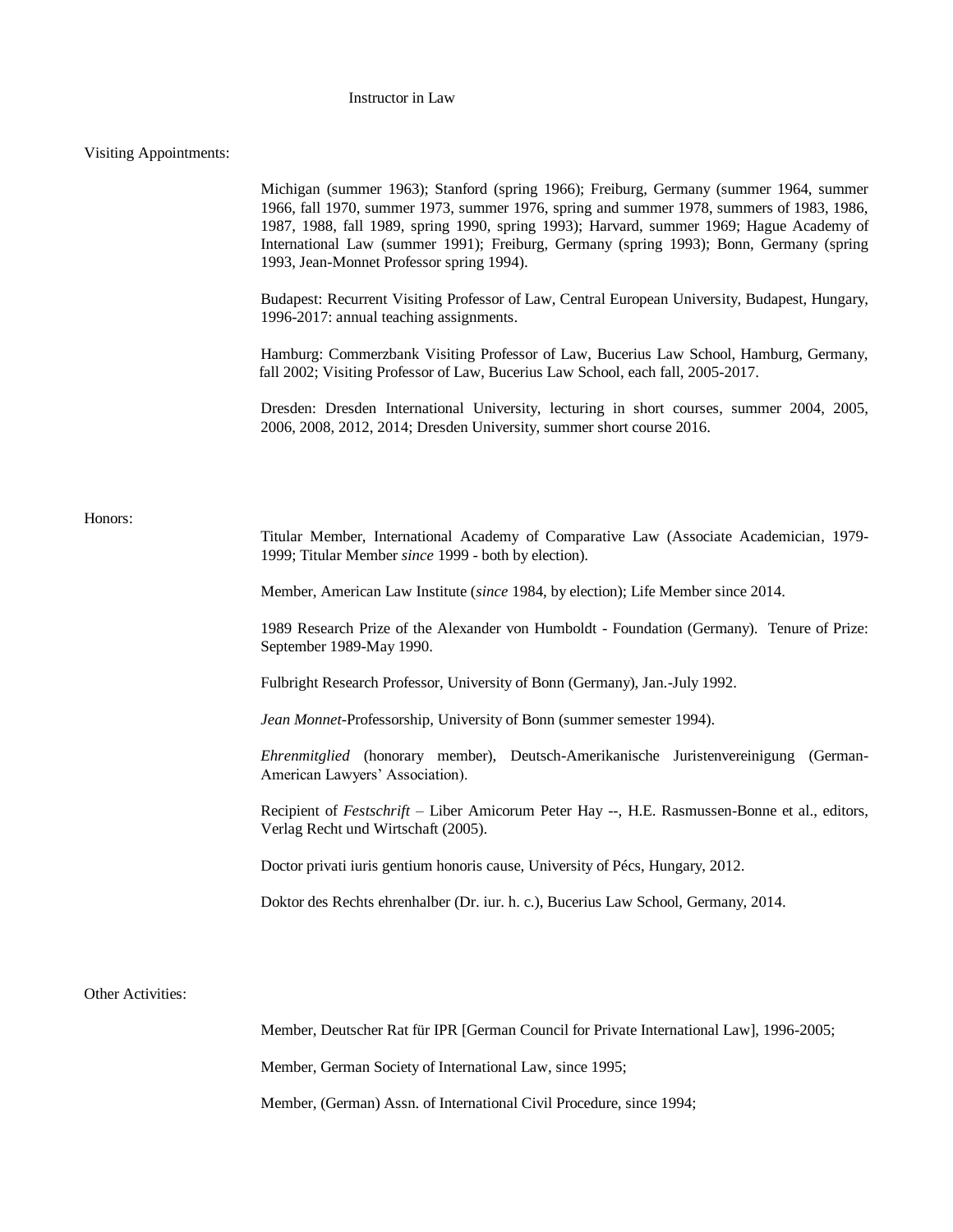|            | U.S. Expert, Hague Conference on Private International Law (Agency Convention), 1974-1976;                                                                                                                                                                               |
|------------|--------------------------------------------------------------------------------------------------------------------------------------------------------------------------------------------------------------------------------------------------------------------------|
|            | Consultant, Department of State Advisory Committee on Private International Law, 1974-1978;<br>1987-1991                                                                                                                                                                 |
|            | Associate, Center for Advanced Study, University of Illinois, 1970-1971, awarded to provide<br>released time for research in Europe and North Africa                                                                                                                     |
|            | Member, Board of Editors, American Journal of Comparative Law, since 1961                                                                                                                                                                                                |
|            | Co-Editor, Studien zum Europäischen und Internationalen Wirtschaftsrecht – Studies in European<br>and International Economic Law, since 1992                                                                                                                             |
|            | Member, Board of Editors, European Legal Forum, since 2014                                                                                                                                                                                                               |
|            | Formerly Chairperson, U.S. Selection Committee, Max-Rheinstein-Fellowships for Research and<br>Study in Germany                                                                                                                                                          |
|            | Member, Academic Advisory Board, German Legal Publishers, since 2006.                                                                                                                                                                                                    |
|            | Member, Board of Advisers, Columbia Journal of International Law.                                                                                                                                                                                                        |
| Fields:    | Conflict of Laws (U.S. and German)<br>Contracts; Sales (U.S., German, and Vienna Convention)<br>International Litigation (U.S. and German)<br>Comparative Law<br>European Community Law<br><b>International Civil Procedure</b><br>Torts (German)<br>Family Law (German) |
| Listed in: | Who is Who in American Law, Who is Who in America, Wer ist Wer in Deutschland,<br>Who is Who in the World                                                                                                                                                                |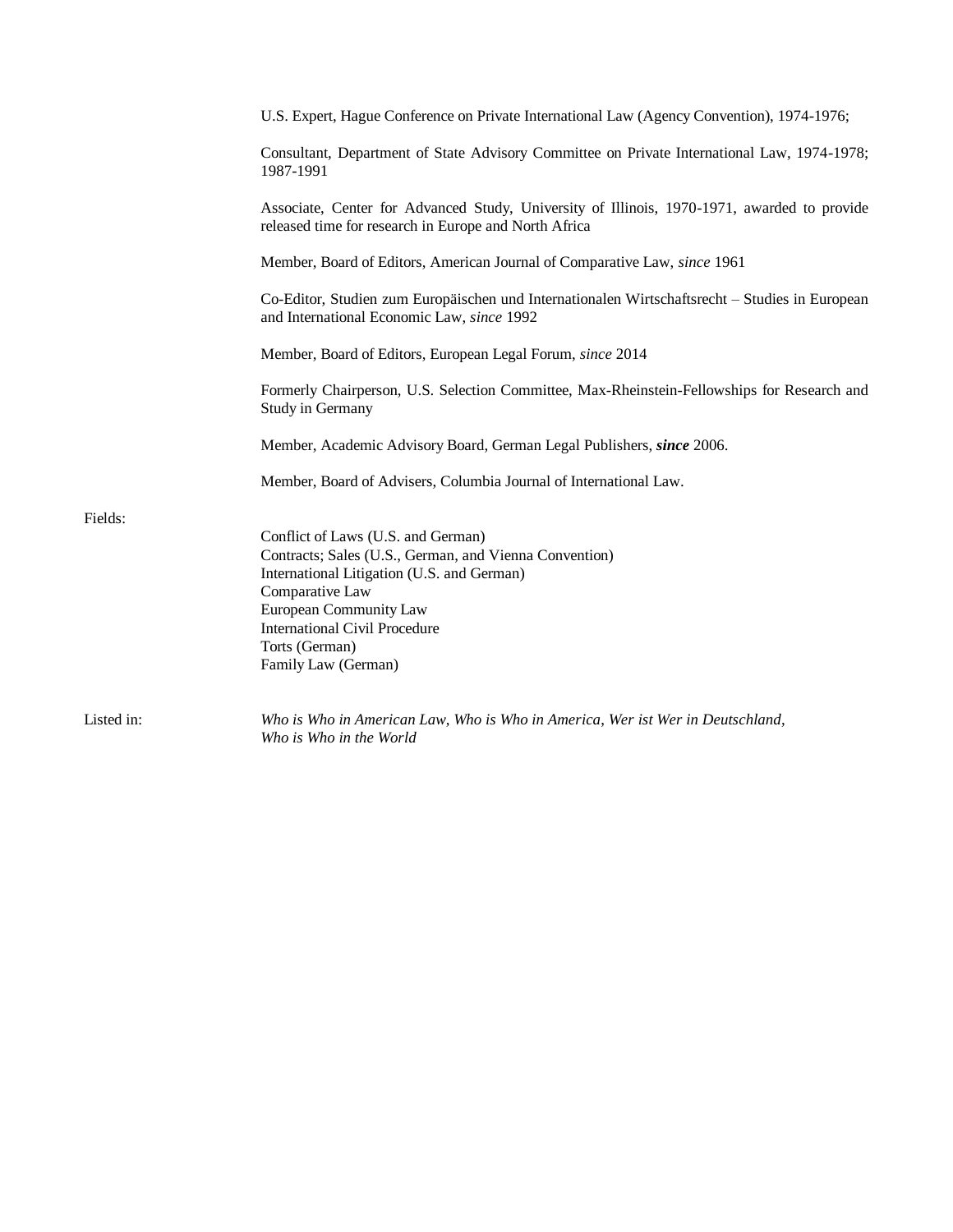# **BIBLIOGRAPHY**

### I. Books and Collections

- 1) Edited with Eric Stein: Law and Institutions of the Atlantic Area, 457 pp, with separate volume of Documents, 183 pp. Preliminary Edition: The Overbeck Co., Ann Arbor, Michigan (1963).
- 2) Federalism and Supranational Organizations, 335 pp.: The University of Illinois Press (1966). Some reviews of this book are listed in the Appendix to this bibliography. Commentary by Giuseppe Martinico, "The Federal Language and the European Integration Process," Politique Europeenne No. 53, 39 at 43 et seq. (2016).
- 3) Edited with Wayne R. LaFave: International Trade, Investment and Organizations, 506 pp.: The University of Illinois Press (1967). Some reviews of this book are listed in the Appendix.
- 4) Edited with Eric Stein: Law and Institutions in the Atlantic Area. Permanent Edition, 1159 pp, with separate volume of Documents, 322 pp.: The Bobbs-Merrill Co. (1967) [successor to No. 1, above].
- 5) Edited: Symposium on International Unification of Law, Vol. 16, Nos. 1-2, American Journal of Comparative Law (1968).
- 6) Einführung in das amerikanische Recht (Introduction to American Law), xiv and 234 pp.: Wissenschaftliche Buchgesellschaft, Darmstadt, Germany (1975).
- 7) An Introduction to United States Law (revised and enlarged edition of No. 6, above), xvi and 232 pp.: North-Holland Publishing Co., Amsterdam, The Netherlands (1976). Some reviews of this and of the German edition are listed in the Appendix. Translated: into Chinese, and published by Beijing University Press, 281 pp, 1983.
- 8) Edited and authored with Eric Stein and Michel Waelbroeck: European Community Law In Perspective, iv and 1132 pp, with separate volume of Documents, 525 pp.: The Bobbs-Merrill Company (1976) [revision of No. 4, above]. Some reviews of this book are listed in the Appendix.
- 9) Ungerechtfertigte Bereicherung im internationalen Privatrecht (Unjust Enrichment in the Conflict of Laws), published as Vol. 88 of: Arbeiten zur Rechtsvergleichung, 75 pp.: Metzner Verlag, Frankfurt (1978). English version: No. 32 under "Articles".
- 10) With E. Scoles: Conflict of Laws (Successor to: Goodrich on Conflicts), xxxvii, 1085 pp. (West Publishing Co., 1982, Hornbook Series).
- 11) With R. Rotunda: The United States Federal System: Legal Integration in the American Experience, xxvi, 366 pp. (Giuffré & Oceana, 1982). See also Nos. 40 & 41 under "Articles."
- 12) With E. Scoles: Conflict of Laws Lawyer's edition, xxxi, 1233 pp. (West Publishing Co., 1984) [enlarged edition of No. 10, above].
- 13) With E. Stein, M. Waelbroeck, & J. Weiler: Supplement to European Community Law in Perspective (No. 8 above), xvi and 508 pp. (Michie 1985).
- 14) 1986 Supplement to No. 12, 171 pp.
- 15) Einführung in das amerikanische Recht (2d ed. of No. 6 above, 1987), xv and 262 pp.
- 16) Edited with M. H. Hoeflich: Property Law and Legal Education: Essays in Honor of John E. Cribbet, 234 pp. (University of Illinois Press 1988).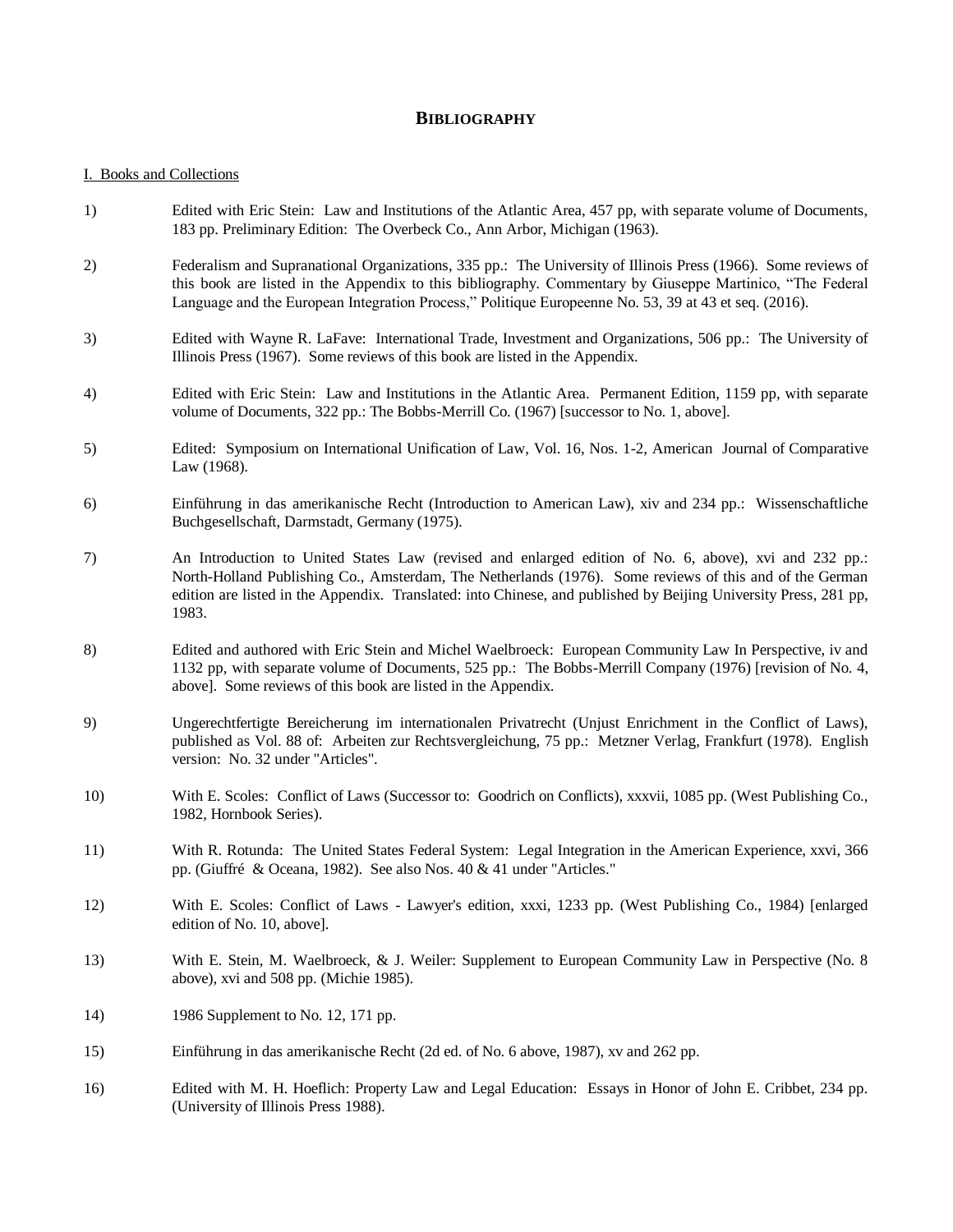- 17) 1988/89 Supplement to No. 12, 229 pp.
- 18) With W. L. M. Reese and Maurice Rosenberg: 1989 Supplement to Reese & Rosenberg, Conflict of Laws, 8th ed. (1984), 85 pp.
- 19) Conflict of Laws, 330 pp. (Black Letter Series, West 1989).
- 20) With W. L. M. Reese and Maurice Rosenberg: Conflict of Laws Cases and Materials, 9th ed. lxviii and 1021 pp. (Foundation Press 1990).
- 21) Einführung in das amerikanische Recht (3d ed. of No. 6, above, 1990; unchanged).
- 22) An Introduction to United States Law (2d ed. of No. 7 above), xix and 218 pp. (Butterworth 1991).
- 23) Flexibility versus Certainty and Uniformity in Choice of Law (monograph, Hague Academy of International Law, 226 Collected Courses 287-412 (1991-I).
- 24) With E. F. Scoles, Conflict of Laws, 2d ed., xxvii and 1160 pp. (West Publishing Co., 1992, Hornbook Series).
- 25) With Maurice Rosenberg, 1992 Supplement to No. 20, above, 34 pp.
- 26) Una Introducción al Derecho de los Estados Unidos, 225 pp., Spanish ed. of No. 22 above, (Butterworth 1992)
- 27) With Maurice Rosenberg, 1993 Supplement to No. 20 above, 46 pp.
- 28) With Maurice Rosenberg, 1994 Supplement to No. 20, above, 47 pp.
- 29) Conflict of Laws, 2d ed. of No. 19, above, xxv and 317 pp. (1994)
- 30) With Maurice Rosenberg (?) & Russell J. Weintraub, 1995 Supplement to No. 20 above, 58 pp.
- 31) Fourth (reworked and expanded) edition of No. 6 above (1995)
- 32) [Rosenberg ?], Hay & Weintraub, Conflict of Laws Cases and Materials [substantially reworked from No. 20 above], 10th ed. (Foundation 1996), liv and 1022 pp., with Teacher's Manual, 155 pp.
- 33) Einführung in das amerikanische Recht, 2d Chinese ed. of No. 22 above, (Peking University Press 1997).
- 34) 1998 Supplement to No. 32 above.
- 35) Internationales Privatrecht, Prüfe dein Wissen Heft 28, Verlag C. H. Beck, München, Germany (1998), xxiii and 345 pp.
- 36) 1999 Supplement to No. 32 above (with Borchers).
- 37) 3d ed. of No. 24, as: Scoles, Hay, Borchers & Symeonides, Conflict of Laws xxxi and 1416 pp. (Westgroup 2000).
- 38) 11th ed. of No. 32, as: Hay, Weintraub & Borchers, Conflict of Laws Cases and Materials lxv and 1026 pp., with Teacher's Manual (Foundation 2000).
- 39) US-Amerikanisches Recht, xxi and 354 pp. (Verlag C. H. Beck, München, Germany, 2000).
- 40) Conflict of Laws, 3d ed. of No. 19, above, xxvii and 330 pp. (Westgroup 2000).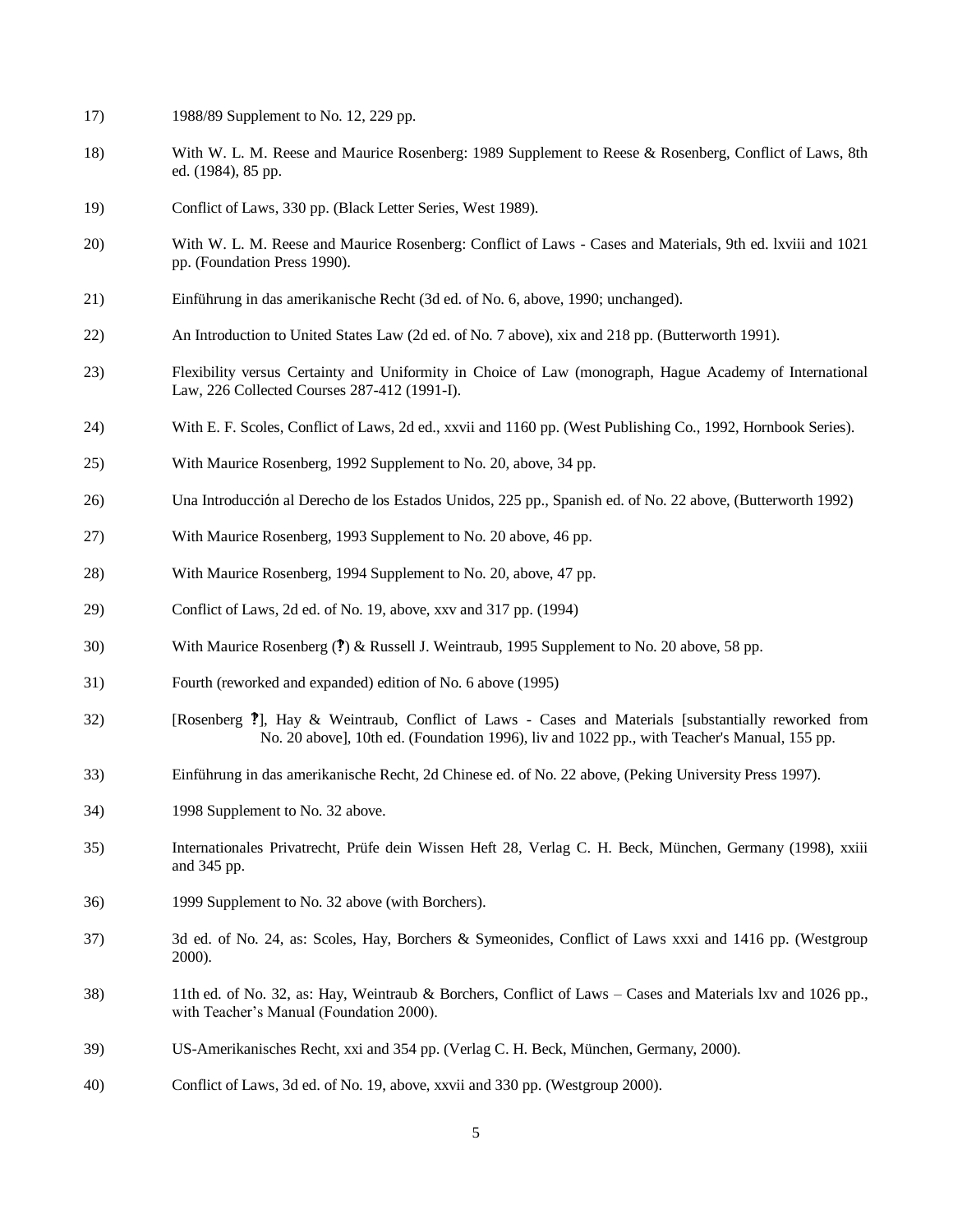- 41) 2001 Supplement to No. 38 above (with Weintraub and Borchers), 36 pp.
- 42) 2002 Supplement to No. 38, above, (with Weintraub and Borchers), 99 pp.
- 43) US-Amerikanisches Recht (2nd ed. of No. 39), xxii and 386 pp. (Verlag C.H. Beck, München, 2002).
- 44) Law of the United States (English-language version of No. 43, above), xxii and 370 pp. (Verlag C.H. Beck München, Germany; with: Manz (Austria), Bruylant (Belgium), Dalloz (France), Giuffrè (Italy), 2002).
- 45) 2  $2<sup>nd</sup>$  edition of No. 35, 369 pp. (Verlag C.H. Beck, München, 2002).
- 46) Conflict of Laws,  $4<sup>th</sup>$  ed.of No. 19, 348 pp. (West, 2003).
- 47) 4  $4<sup>th</sup>$  edition of No. 24 [37], 1,635 pp., West (2004).
- 48) 12<sup>th</sup> edition of No. 38, lxix & 1,112 pp., Foundation (Westgroup) (2004).
- 49) 3 3<sup>rd</sup> edition of No. 43, 307 pp., Verlag C.H.Beck, München (2005).
- 50)  $2<sup>nd</sup>$  edition of No. 44, 407 pp. Verlag C.H. Beck, München (2005).
- 51) Conflict of Laws (Black Letter),  $5<sup>th</sup>$  ed. of No. 19, 403 pp. (West 2005).
- 52) 2006 Supplement to No. 38, 37 pp. Foundation (Westgroup) (2006)
- 53)  $3<sup>rd</sup>$  edition of No. 35 (expanded as: Internationales Privat- und Zivilverfahrensrecht), 282 pp. (C.H. Beck Verlag, Mümchen, 2007).
- 54) 2007 Supplement to No. 38, 60 pp., Foundation (Westgroup) (2007)
- 55) 2008 Supplement to No. 38, 130 pp., Foundation (Westgroup) (2008)
- 56)  $4<sup>th</sup>$  edition of No. 43, xxi + 359 pp., Verlag C.H. Beck, München, and Manz, Wien (2008)
- 57) Conflict of Laws Cases and Materials, 13<sup>th</sup> edition of No. 38, lxxx & 1,235 pp. (2009), with Teacher's Manual 266 pp. (2009)
- 58) Hay, Weintraub & Borchers, Comparative Conflict of Laws: Conventions, Regulations, and Codes, vi & 378 pp., Foundation Press (2009)
- 59) Conflict of Laws (Black Letter), 6<sup>th</sup> ed. of No. 19, xii & 417 pp. (West, 2009)
- 60) Hay, Vekas, Elkana, & Dimtrijevic, (eds.), Resolving International Conflicts Liber Amicorum Tibor Várady, pp. xii & 336 (2009)
- 61) Hay, Borchers, Symeonides, Conflict of Laws,  $5<sup>th</sup>$  ed. f No. 47, xxxii & 1,764 pp. (West, 2010)
- 62) 4<sup>th</sup> edition of No. 35 (with Krätzschmar), 310 pp. (Verlag C.H. Beck 2010).
- $63)$ 5<sup>th</sup> edition of No. 43, 362 pp., Verlag C, H. Beck (München), Manz (Wien), 2010.
- 64)  $3<sup>rd</sup>$  edition of No. 44, 419 pp., Verlag C.H. Beck (München), Bruylant (Brussels), 2010)
- 65) 14th edition of No, 58, liv & 1,180 pp. (2013), Foundation Press.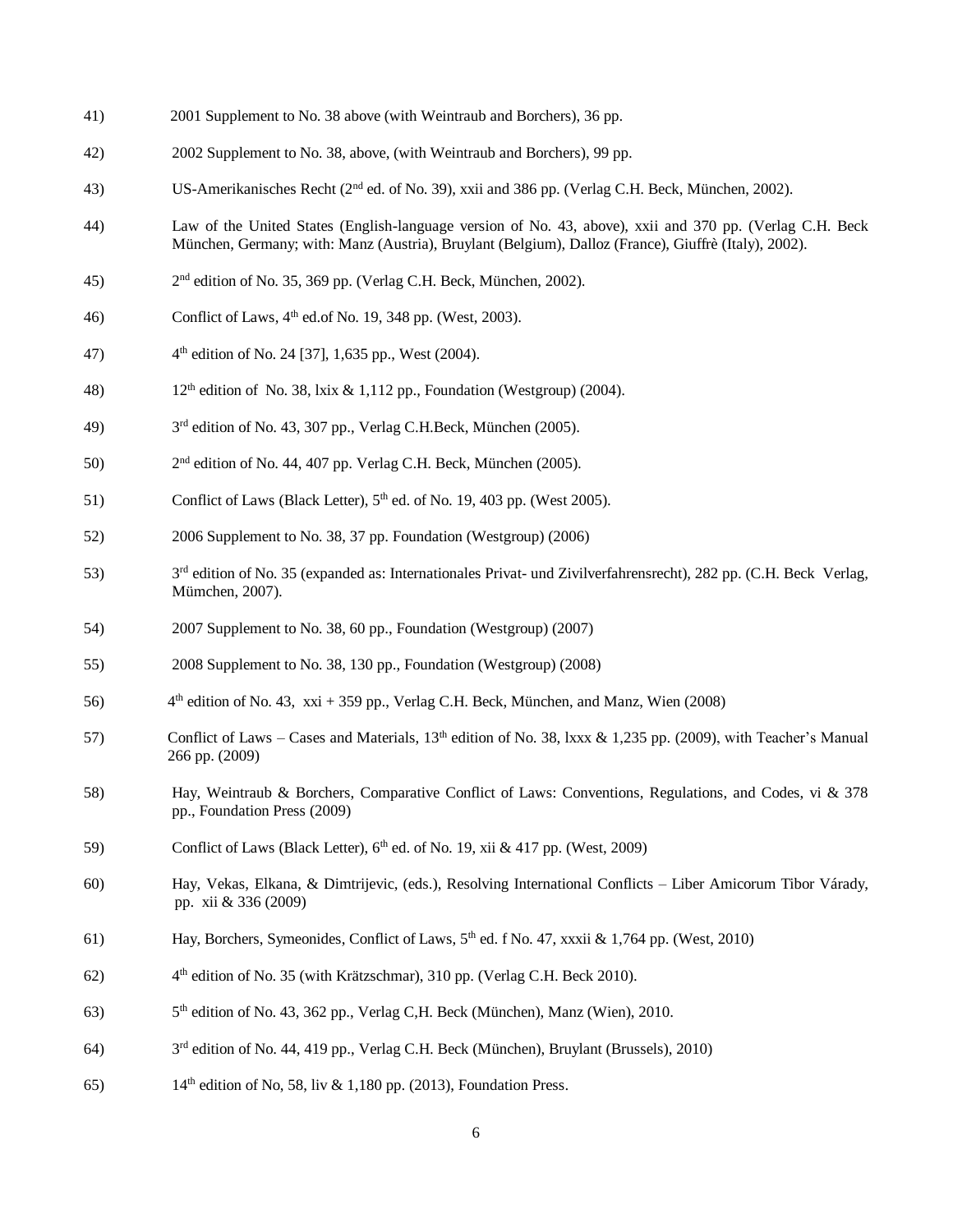- 66)  $7<sup>th</sup>$  edition of No. 59, xxii & 432 pp., (2014), West Publishing.
- 67) Peter Hay, Selected Essays on Comparative Law and Conflict of Laws (H.E. Rasmussen-Bonne & M. Khachidze, eds.), xi & 976 pp. (2015), Verlag C.H. Beck (München)
- 68) 6  $6<sup>th</sup>$  edition of No. 43, xxi & 381 pp. (2015), Verlag C.H. Beck (München) & Manz (Wien)
- 69) Co-editor, (electronic) Supplement to No. 64, above (2015)
- 70) 4th edition of No. 44, xxi & 471 pp. (2016), Verlag C.H. Beck (München)
- 71) Hay/Rößler, 5th edition of No. 35, xxxi & 326 pp. (2016), Verlag C.H. Beck (München)
- 72) Hay, The Law of the United States An Introduction (= adaptation of No. 69), 315 pp. (2017), Routledge, UK
- 73) Hay, Borchers, Freer, Conflict of Laws Private International Law (Cases and Materials), 15th enlarged edition of No. 58, lxix & 1,309 pp. (2017), Foundation Press
- 74) Private International Law and Procedure (Advanced Introduction series), xi & 147 pp., 2018, Edward Elgar Publishing Co., (UK & USA)
- 75) Hay, Borchers, Symeonides, Whytock, Conflict of Laws, xxviii & 1,584 pp. (6th edition of No. 61, 2018), West Publishing Co.

#### II. Articles

- 1) "The Association of the Overseas Countries and Territories," in 2 American Enterprise in the European Common Market: A Legal Profile (Stein & Nicholson, editors) 647-686 (1960).
- 2) (With Eric Stein), "New Legal Remedies of Enterprises," 9 American Journal of Comparative Law 375-424 (1960), reprinted in: 1 American Enterprise in the European Common Market: A Legal Profile (Stein & Nicholson, editors) 459-510 (1960), and reprinted in: The American Journal of Comparative Law Reader (H.E. Yntema, editor) (1966).
- 3) "Frustration and Its Solution in German Law," 10 American Journal of Comparative Law 345-373 (1961)
- 4) (With Thomas M. Cooley and Wm. Moorhead), "Problems of United States Participation in the European Common Market," 23 University of Pittsburgh Law Review 595-660 (1962).
- 5) "The European Common Market and the Most-Favored-Nation Clause," 23 University of Pittsburgh Law Review 661-684 (1962).
- 6) "Some Commercial Aspects of the Common Market," University of Pittsburgh Business Review, January 1963.
- 7) "Some Problems of Doing Business in the Regional Markets of Europe," 17 Rutgers Law Review 305-334 (1963).
- 8) "Four Lectures on the Common Market: Trade Provisions German and French Company Law Establishment," 24 University of Pittsburgh Law Review 685-770 (1963), reprinted in part in: Corporate Practice Commentator (November 1963).
- 9) "Federal Jurisdiction of the Common Market Court," 12 American Journal of Comparative Law 21-40 (1963),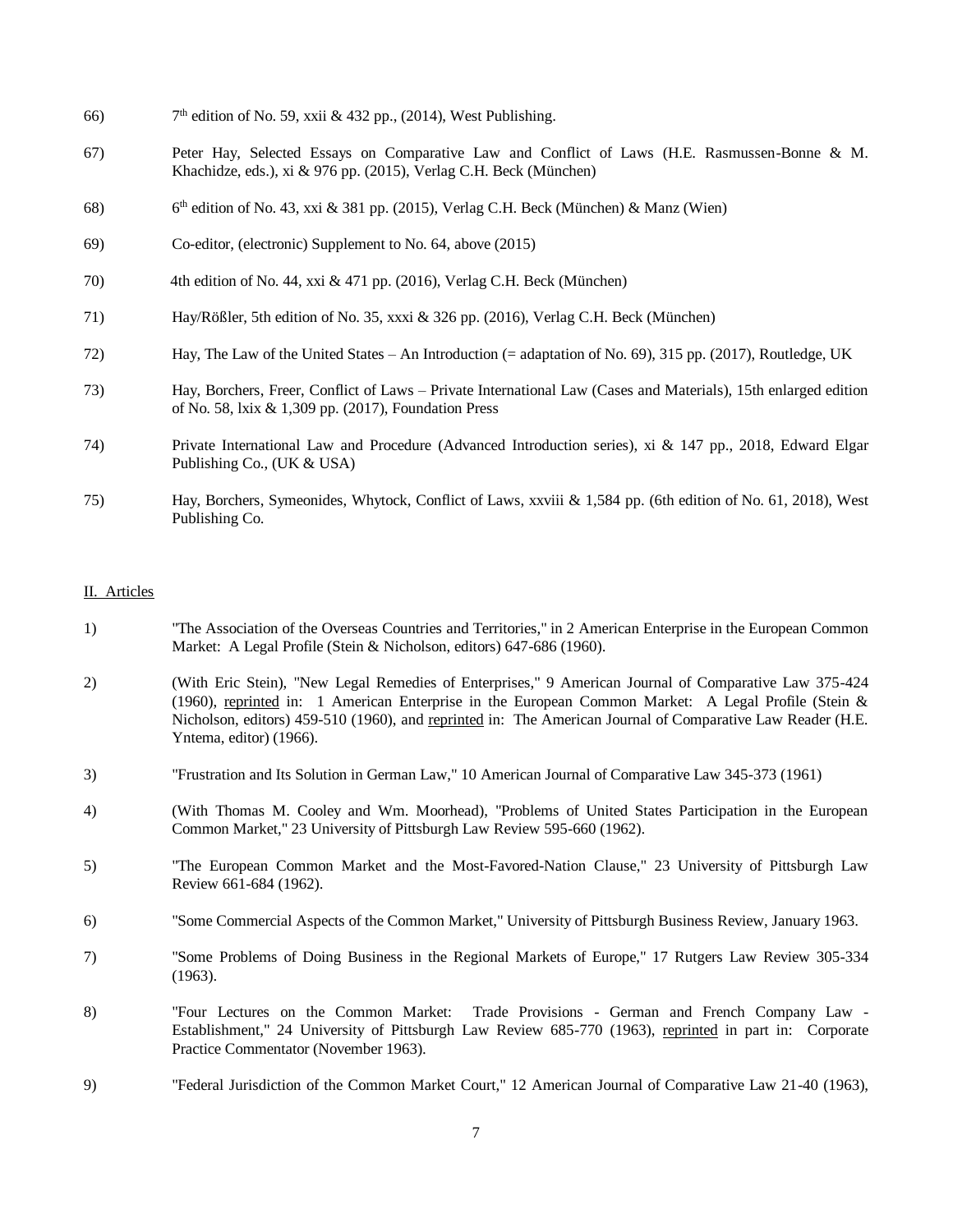reprinted in: The American Journal of Comparative Law Reader (H.E. Yntema, editor) (1966).

- 10) "Res Judicata and Precedent in the Court of Justice of the Common Market," 12 American Journal of Comparative Law 404-408 (1963).
- 11) "The Contribution of the European Communities to International Law," 1965 Proceedings, American Society of International Law 195-202.
- 12) "Zum Wegfall der Geschäftsgrundlage im anglo-amerikanischen Recht (Frustration of Contract in Anglo-American Law)," 164 Archiv für die civilistische Praxis 231-269 (Germany, 1964).
- 13) "International and Supranational Organizations: Some Problems of Conceptualization," 1965 University of Illinois Law Forum 733-770, reprinted in: LaFave & Hay, eds., International Trade, Investment, and Organization (1967).
- 14) "The United States and International Unification of Law: The Tenth Session of the Hague Conference," 1965 University of Illinois Law Forum 820-871, reprinted in: LaFave & Hay, eds., International Trade, Investment, and Organization (1967).
- 15) "Supranational Organizations and United States Constitutional Law," 6 Virginia Journal of International Law 195-251 (1966).
- 16) "Some Aspects of East-West Trade in Britain, Germany and the Common Market," I Studies in Law and Economic Development 122-139 (1966).
- 17) "Die Anwendung ausländischen Rechts im internationalen Privatrecht der USA (Proof of Foreign Law in American Conflict of Laws)," Vol. 10 of: Materialien zum ausländischen und internationalen Privatrecht 102-127 (Max-Planck-Institut, Hamburg, Germany, 1968).
- 18) "The Common Market Preliminary Draft Convention on the Recognition and Enforcement of Judgments Some Considerations of Policy and Interpretation," 16 American Journal of Comparative Law 149-174 (1968).
- 19) "Supremacy of Community Law in National Courts: A Progress Report on Referrals under the EEC Treaty," 16 American Journal of Comparative Law 524-551 (1968).
- 20) "Comments on Burdell v. Canadian Pacific Airlines and the Constitutionality of the Warsaw Convention," 58 Illinois Bar Journal 26-38 (1969).
- 21) "Unification of Law in the United States: Uniform State Laws, Treaties and Judicially Declared Federal Common Law," Legal Thought In the United States of America Under Contemporary Pressures (= U.S. Contributions to the VIIIth International Congress of Comparative Law, J. N. Hazard & W. Wagner, eds.) 261-293 (1970).
- 22) "The Building of the European Communities and Their Restrictive Practice Laws," IV Common Market and American Antitrust (James A. Rahl, ed.) 1-49 (1970).
- 23) "World Federalism: Regional," Worldsociety, (Landheer, Loenen, Polak, eds.) 62-78 (1971).
- 24) "International and Interstate Conflicts Law in the United States: A Summary of the Case Law," 35 Rabels Zeitschrift 429-495 (1971). Translated into Japanese, with a 1978 Addendum, and reprinted in: 12 Comparative Law Review No. 2, 75-171 and 13 id. No. I, 41-76 (Japan 1979).
- 25) "Une approche politique  $\mathbb{Z}$  l'application de l'article 177 du traité CEE par les jurisdictions nationales," 5 Cahiers de Droit Européen 503-521 (Belgium, 1971).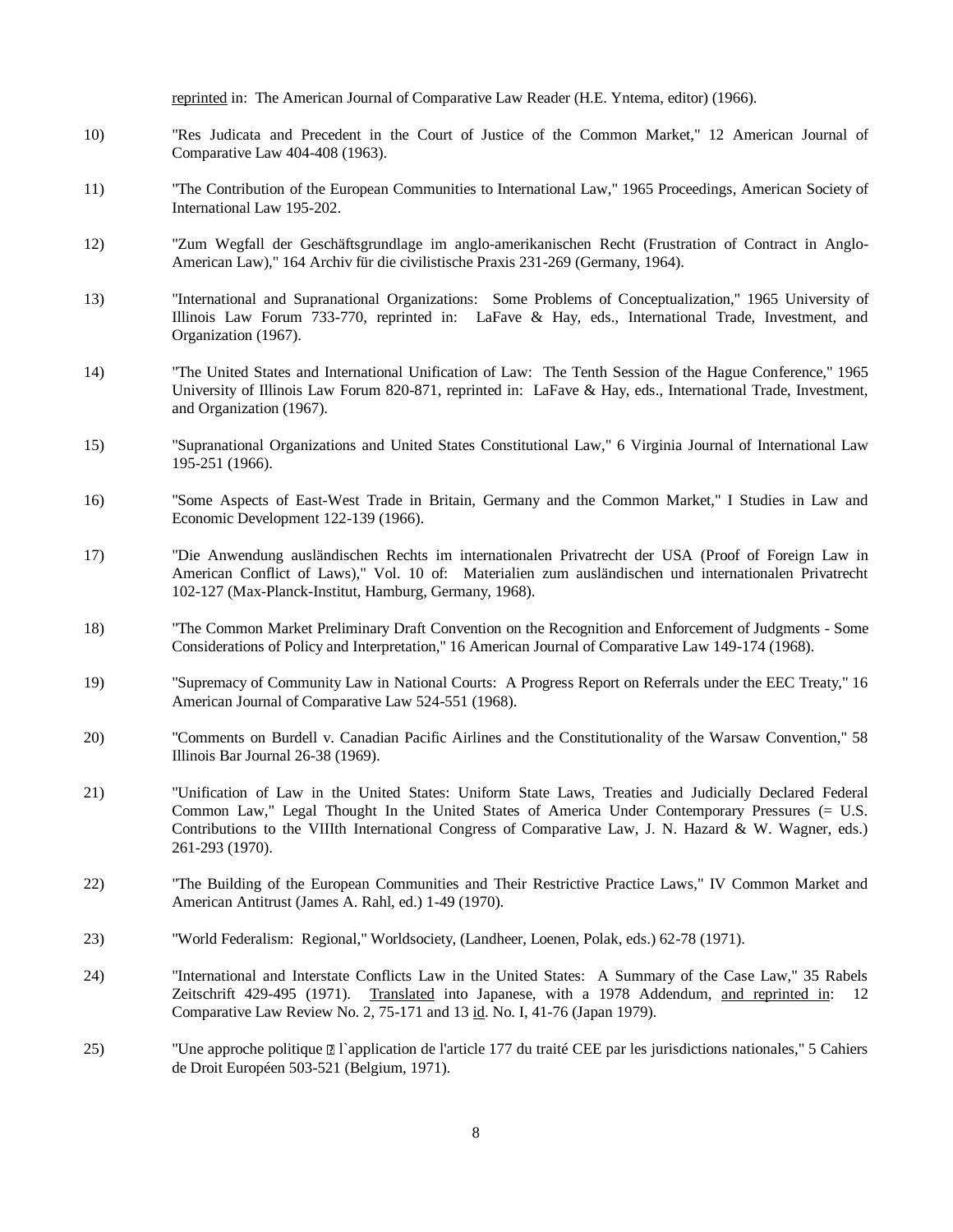| 26) | "The Warsaw Convention in Recent United States Case Law," Law in the United States of America in Social<br>and Technological Revolution (= U.S. Contributions to the IXth International Congress on Comparative Law,<br>J.N. Hazard & W. Wagner, eds.) 381-395 (Brussels, 1974).  |
|-----|-----------------------------------------------------------------------------------------------------------------------------------------------------------------------------------------------------------------------------------------------------------------------------------|
| 27) | (With Vicki Thompson), "The Community Court and Supremacy of Community Law: A Progress Report," 8<br>Vanderbilt J. of Transnational Law 651-70 (1975).                                                                                                                            |
| 30) | (With Robert J. Walker), "Le projet anglo-americain de convention sur la reconnaissance des daleisions et la<br>convention communautaire," 13 cahiers de Droit Européen 3-24 (Belgium, 1977).                                                                                     |
| 31) | "Die internationale Zuständigkeit amerikanischer Gerichte in Zivil- und Handelssachen" (International<br>jurisdiction of American courts in civil and commercial matters), 32 Juristenzeitung 697-702 (Germany, 1977).                                                            |
| 32) | "Unjust Enrichment in the Conflict of Laws - A Comparison of German Law and the Restatement, Second," 26<br>American Journal of Comparative Law 1-49 (1978) (same as No. 9, under "Books").                                                                                       |
| 33) | (With W. Müller-Freienfels), "Agency in the Conflict of Laws and the 1978 Hague Convention," 27 American<br>Journal of Comparative Law 1-49 (1979).                                                                                                                               |
| 34) | "The Interrelation of Jurisdiction and Choice-of-Law in U.S. Conflicts Law," 28 International and Comparative<br>Law Quarterly 161-183 (England, 1979).                                                                                                                           |
| 35) | "Reflections on Conflict-of-Laws Methodology," 32 Hastings L. J. 1644-1677 and 1684-86 (1981).                                                                                                                                                                                    |
| 36) | "Comments on `Self-Limited Rules of Law' in Conflicts Methodology," 30 Am. J. Comp. L. 129-41 (Supp.<br>1982).                                                                                                                                                                    |
| 37) | "Full Faith and Credit and Federalism in Choice of Law," 34 Mercer L. Rev. 709-29 (1983).                                                                                                                                                                                         |
| 38) | "The Case for Federalizing Rules of Civil Jurisdiction in the European Community," 82 Mich. L. Rev.<br>1323-1337 (1984).                                                                                                                                                          |
| 39) | "Judicial Jurisdiction Over Foreign-Country Corporate Defendants Comments on Recent Case Law," 63 Ore. L.<br>Rev. 431-454 (1984).                                                                                                                                                 |
| 40) | (With Giorgio Gaja and Ronald Rotunda), "Instruments for Legal Integration in the European Community," in:<br>M. Cappelletti, M. Seccombe, J. Weiler, eds., Integration Through Law, Vol. 1, Book 2, pp. 113-160 (1986)<br>(drawing in part on material in No. 11 under "Books"). |
| 41) | (With Ole Lando and Ronald Rotunda), "Conflict of Laws as a Technique for Legal Integration," in: H.<br>Cappelletti, H. Seccombe, J. Weiler, eds., Integration Through Law, Vol. 1, Book 2, pp. 161-258 (1986)<br>(drawing in part on material in No. 11 under "Books").          |
| 42) | "Refining Personal Jurisdiction in the United States," 35 International and Comparative Law Quarterly 32-62<br>(England, 1986).                                                                                                                                                   |
| 43) | "Auslandskonkurs und Inlandsfolgen aus Amerikanischer Sicht," [The Effect of Foreign Bankruptcy Proceedings<br>on Debtors Assets in the United States] Festschrift für Müller-Freienfels 247-269 (Germany, 1986).                                                                 |
| 44) | "Judicial Jurisdiction and Choice of Law: Constitutional Limitations," 59 U. Colo. L. Rev. 9-35 (1988).                                                                                                                                                                           |
| 45) | "The Situs Rule in European and American Conflicts Law: Comparative Notes," in P. Hay & M. H. Hoeflich,<br>eds., Legal Essays in Honor of John E. Cribbet 109-132 (1988).                                                                                                         |
| 46) | "Die Anwendung US-amerikanischer jurisdiction-Regeln als Verweisungsnorm bei Scheidung von in                                                                                                                                                                                     |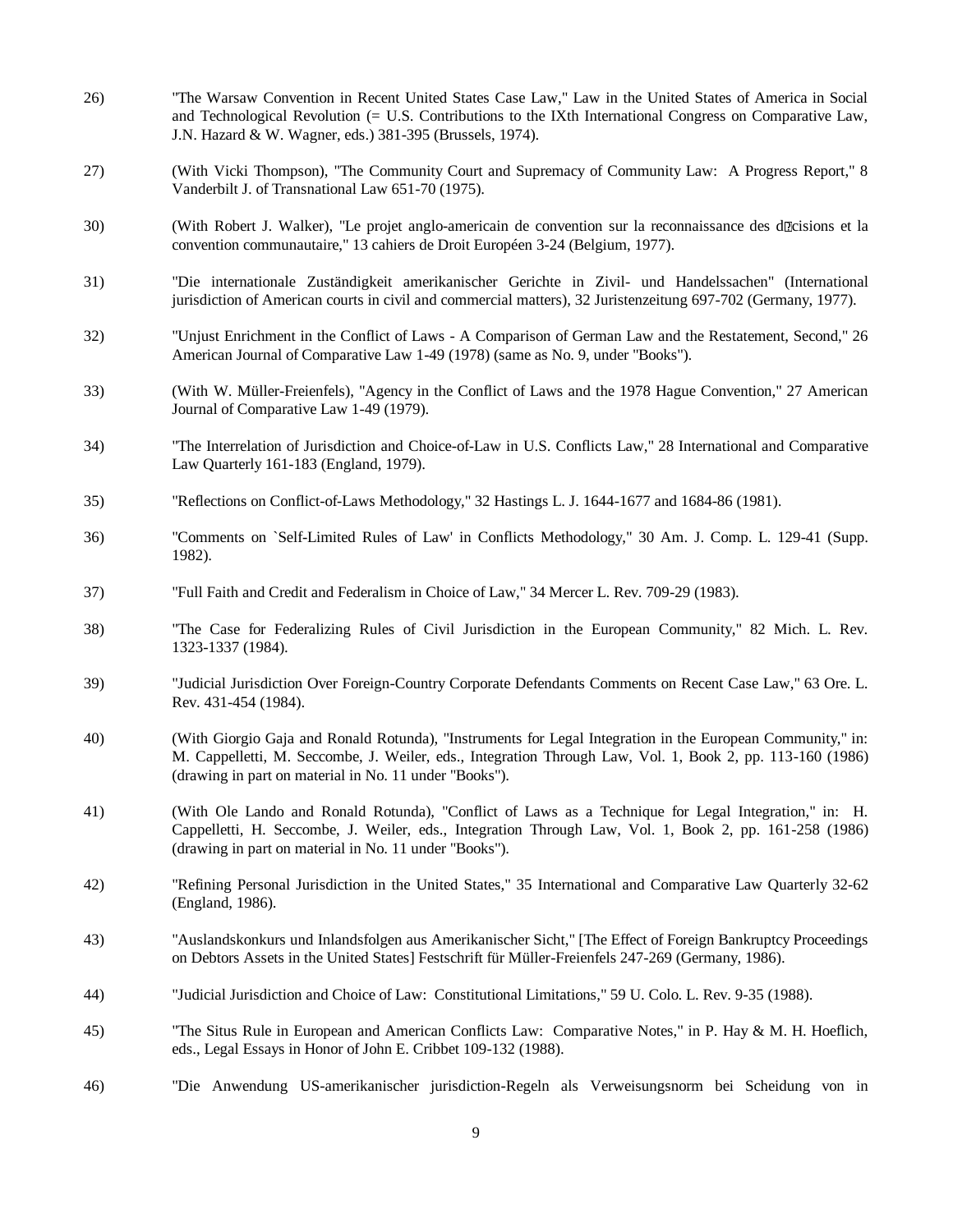Deutschland wohnhaften Amerikanern," [The Use of U.S. jurisdictional rules as choice-of-law rules in divorce cases of U.S. citizens resident in Germany], IPRax 1988, 265-268 (Germany). [Reviewed by Lagarde in 78 Rev. crit. dr. internat. privé 245 (1989).]

- 47) "Die Qualifikation der Verjährung im US-amerikanischen Kollisionsrecht," [The Characterization of Statutes of Limitation in U.S. Conflicts Law], IPRax 1989, 197-202 (Germany).
- 48) "Transient Jurisdiction, Especially Over International Defendants: Critical Comments on Burnham v. Superior Court of California," 1990 U. Ill. L. Rev. 593-603.
- 49) (With Rasmussen-Bonne), "Bemerkungen zum deutsch-amerikanischen 'Justizkonflikt'," Internationale Juristenvereinigung Osnabrück, Jahresheft 1991/92, 26-34.
- 50) "The Recognition and Enforcement of American Money Judgments in Germany -The 1992 Decision of the German Supreme Court," 40 Am. J. Comp. L. 729 - 750 (1992).
- 51) "Zivilprozeß, seine Reform und außergerichtliche Streitbeilegung in den USA," Veröffentlichungen der Deutsch- Japanischen Juristenvereinigung, Vol. 3, pp. 17 et seq. (1992).
- 52) (With Ellis), "Bridging the Gap Between Rules and Approaches in Tort Choice of Law in the United States," 27 Int. Lawyer 369 - 395 (1993).
- 53) "Environmental Protection and Civil Liability in the United States," in: C.v.Bar, ed., Internationales Umweltshaftungsrecht I (1995), pp. 129-168 [in: 48 Osnabrücker Rechtswissenschaftliche Abhandlungen].
- 54) "Fremdwährungsansprüche und -urteile nach dem US-amerikanischen Uniform Act," [=Foreign Money Claims and Judgments and the *Uniform Foreign Money Claims Act*], 41 Recht der Internationalen Wirtschaft 113-119 (1995).
- 55) Carney and Hay, "Die Gründung einer Tochtergesellschaft in den USA," [=Establishing a Subsidiary in the USA], in: M. Lutter, ed., Die Gründung einer Tochtergesellschaft im Ausland 942-964 (3d. ed., 1995, = Special issue no. 3 of: Zeitschrift für Unternehmens- und Gesellschaftsrecht).
- 56) "Zivilrechtliche Eigenhaftung staatlicher Mitarbeiter fuer DDR-Unrecht [Anm. zu LG Rostock]," [= Civil Liability of State Employees for Injustice Suffered in the German Democratic Republic (= former East Germany)], IPRax 1996, 95- 99.
- 57) "Informationsbeschaffung über schriftliche Unterlagen und Augenscheinsobjekte im Zivilprozeß" [= Production of Documents and Inspection of Tangibles in Civil Litigation (with particular consideration of pretrial discovery in Common Law legal systems), in P. Schlosser, ed., "Die Informationsbeschaffung für den Zivilprozess - Die verfahrensmaessige Behandlung von Nachlässen, ausländisches Recht und Internationales Zivilprozessrecht", 1- 61 (= Vol. 8 of the Veröffentlichung der Wissenschaftlichen Vereinigung fuer Internationales Verfahrensrecht e.V., Gieseking Verlag Bielefeld 1996)
- 58) Zur extraterritorialen Anwendung US-amerikanischen Rechts Zugleich eine Anmerkung zu der Entscheidung in *Hartford Ins. Co. v. California*" [= On the extraterritorial application of US law - Comments on *Hartford Ins. Co. v. California*], RabelsZ 60 (1996) 303-319.
- 59) With Köster, "In Vino Cadmium," JURA 1998, pp. 535-538 [Vienna Sales problem for student use];
- 60) With Köster, "Gewagte Spekulationen im Ausland," JuS 1998, pp. 526-531 [Vienna Sales practice problem for student use];
- 61) With Hampe, "Nichtermittelbarkeit ausländischen Rechts und Forum Non Conveniens", Recht der Internationalen Wirtschaft 760-765 (1998).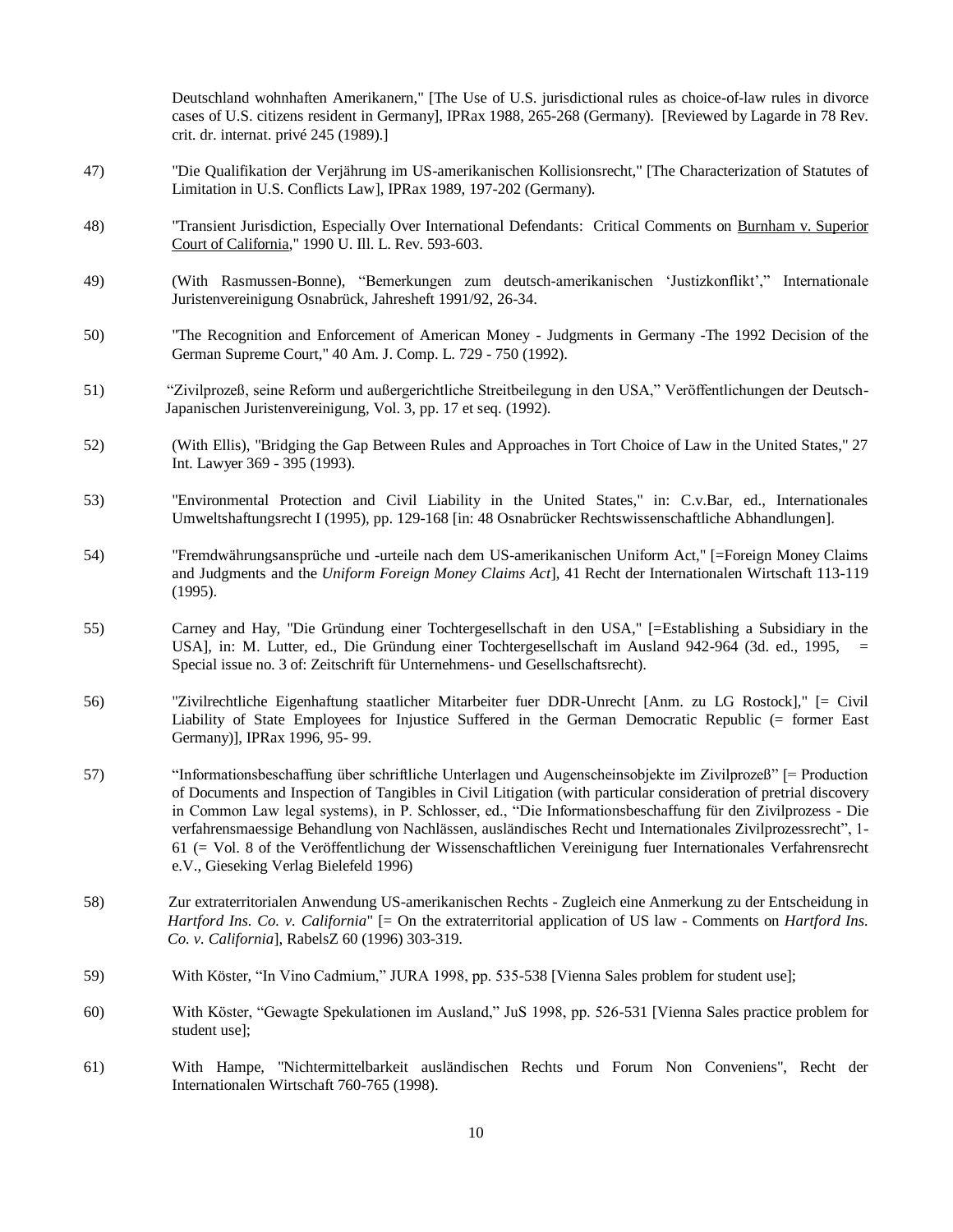- 62) "From Rule-Orientation to 'Approach' in German Conflicts Law The Effect of the 1986 and 1999 Codifications," 47 Am. J. Comp. L. 633-652 (1999).
- 63) With Köster, "Chemikalienhandel in Aruba," JuS 2000, pp. 567-572 [Vienna Sales practice problem for student use];
- 64) "On Comity, Reciprocity and Public Policy in U.S. and German Judgments Recognition Practice," in: Basedow et al. (eds.), Private Law in the International Arena – Liber Amicorum Kurt Siehr 237-249 (T.M.C. Asser Press 2000).
- 65) "Zivilprozeßrecht" = Chapter 8 of Assmann & Bungert, Handbuch des US-amerikanischen Handels-, Gesellschafts- und Wirtschaftsrechts, Vol. I, pp. 525-638 (Beck 2001).
- 66) "Zur konsensualen Streitbeendigung in Zivil- und Handelssachen in den USA," in: Breidenbach, Coester-Waltjen, Heß, Nelle, Wolf (eds.), Konsensuale Streitbeilegung – Akademisches Symposion zu Ehren von Peter F. Schlosser, (Vol. 13 of the Veröffentlichungen der Wissenschaftlichen Vereinigung für Internationasles Verfahrensrecht e.V., Giesing 2001), pp. 101-119.
- 67) "Entschädigung und andere Zwecke Zu Präventionsgedanken im deutschen Schadensersatzrecht, punitive damages und Art. 40 Abs. 3 Nr. 2 EGBGB -, " in: Hohloch, Frank, & Schlechtriem (eds.), Festschrift für Hans Stoll 521-31 (2001).
- 68) "Abkehr vom 'better law' im US-Bundesstaat Minnesota," IPRax 2001, pp. 160-161.
- 69) "Civil Law," in: N. Smelser & P. Baltes (eds.), International Encyclopedia of the Social & Behavioral Sciences, pp. 1865-69 (Elsevier, Oxford, UK, 2001); pp. 668-673 (2d ed. 2015).
- 70) "On Merger and Preclusion (Res Judicata) in U.S. Foreign Judgments Recognition Unresolved Doctrinal Problems," in: Schütze et al. (eds.), Festschrift für Reinhold Geimer 325-338 (2002).
- 71) "Conflict of Laws Private International Law," Encyclopedia Britannica \_\_\_\_ (2003).
- 72) (With Krätzschmar), "Neue Unsicherheiten um die extraterriroriale Anwendung US-amerikanischen Antitrust-Rechts?," Recht der Internationalen Wirtschaft 2003, pp. 809-813.
- 73) "The American 'Covenant Marriage' in the Conflict of Laws," 64 La. L. Rev. 43-70 (2003) [appeared August 2004]
- 74) (With Krätzschmar), "Bregrenzt der U.S. Supreme Court die extraterritoriale Anwendung US-amerikanischen Anitrust-Rechts ?," Recht der Internationalen Wirtschaft 2004, pp. 667-70.
- 75) "Recognition of Same-Sex Legal Relationships in the United States," 54 Am. J. Comp. L. 601-623 (2006 Supplement) [U.S. National Report for the 17th Congress of the International Academy of Comparative Law, Utrecht, July 2006].
- 76) "Contemporary Approaches to Non-Contractual Obligations in Private International Law (Conflict of Laws) and the European Community's 'Rome II' Regulation," EuLF 2007, 137-151, and in [2008] Chinese Yearbook of Private International Law and Comparative Law 33-92.
- 77) "The Development of the Public Policy Barrier to Judgments Recognition in the European Community," EuLF 2007, 289-294.
- 78) "Harold Berman and Conflict of Laws An Appreciation," 57 Emory L. J. 1421-1425 (2008).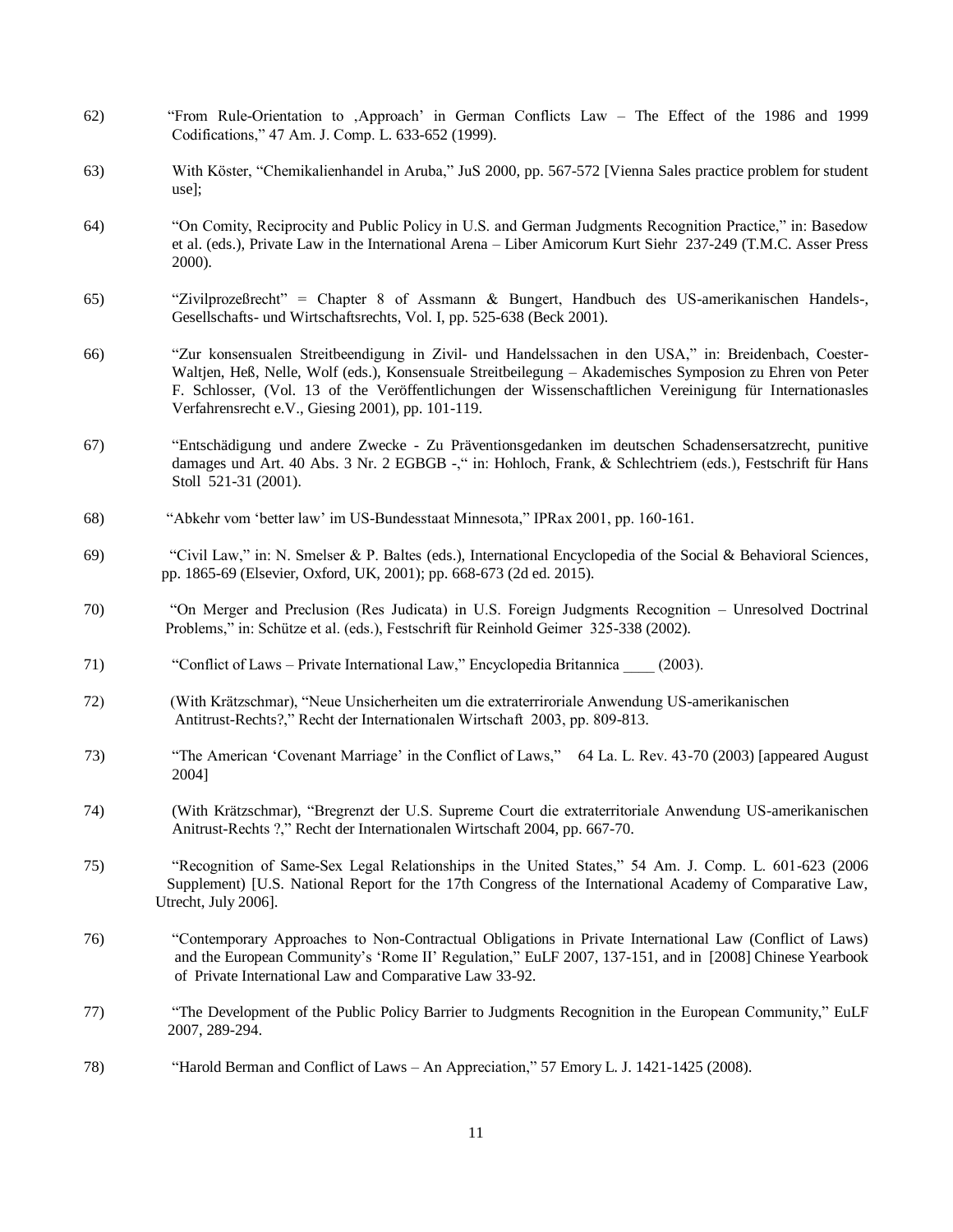- 79) "Comments on Public Policy in Current American Conflicts Law," Baetge & von Hein (eds.), Die richtige Ordnung, Festschrift für Jan Kropholler 89-103 (2008).
- 80) "Forum-Selection and Choice-of-Law Clauses in American Conflicts Law," in: Hutter & Baums (eds.), Gedächtnisschrift für Michael Gruson 195-211 (2009).
- 81) "Recognition of a Recognition Judgment Within the European Union "Double *Exequatur*" and the Public Policy Barrier," in: Hay, Vékás, Elkana, & Dimitrijevic, (eds.), Resolving International Conflicts – Liber Amicorum Tibor Várady 143-164 (2009) = Eur. Legal F. 2-2009, I-61.
- 82) "Comparative and International Law in the United States Mixed Signals," in: K. Boele-Woelki, T. Einhorn, D. Girsberger, S. Symeonides (eds.), Convergence and Divergence in Private International Law – Liber Amicorum Kurt Siehr 237-255 (2010).
- 83) "Favoring Local Interests Some *Justizkonflikt*-Issues in American Perspective," in Herbert Kronke and Karsten Thorn (eds.), Festschrift für Bernd von Hoffmann 634-647 (2011).
- 84) "Reviewing Foreign Judgments in American Practice Conclusiveness, Public Policy, and *Révision au fond*, in Reinhold Geimer and Rolf A. Schütze (eds.), Festschrift für Kaissis 365-379 (2012).
- 85) (With Rasmussen-Bonne), Uniform Interpretation and Application of Brussels-I and Lugano: The Example of Jurisdiction in 'Matters Relating to Contract' in Consumer Transactions," 2011 EuLF 105-112 [appeared 2012].
- 86) (With Rasmussen-Bonne), "Einheitliche Auslegung und Anwendung von Brüssel-I und Lugano am Beispiel der Zuständigkeit bei 'Ansprüchen aus Vertrag' in Verbraucherverträgen," 4 GWR [Gesellschafts- und Wirtschaftsrecht] 359-363, revised version of No. 85, above.
- 87) "Notes on the European Union's Brussels-I 'Recast' Regulation An American Perspective, EuLF 2013, 1-8, also published in Tibor Nochta et al. (eds.), Ünnepi Tanulmányok Kesces László Professor, Festschrift for Kesces 265 (2013).
- 88) "The Use and Determination of Foreign Law in Civil Litigation in the United States" [= U.S. National report for the XIXth Congress of the International Academy of Comparative Law, Vienna, July 2014), 62 Am. J. Comp. L. Supp. 213-240 (2014), also published in Yuko Nishitani (ed.), Treatment of Foreign Law: Dynamics Towards Convergence? (Springer Verlag, 2017, series Ius Comparatum, volume 26, chapter 19).
- 89) "European Conflicts Law After the American 'Revolution'," EuLF 2015, 1-10, and 2015 U. Illinois L. Rev. 2053- 2073.
- 90) [H.-E. Rasmussen-Bonne & M. Khachidze, eds., Peter Hay Selected Essays on Comparative Law and Conflict of Laws, xi & 976 pp. (2015), see No. 67 of "Books," above]
- 91) "One-sided (Asymmetrical) Remedy Clauses and Weaker Party Protection in American Law," in Rolf A. Schütze (ed.), Fairness Justice Equity - Festschrift für Reinhold Geimer) 217- 230 (2017).

### III. Book Reviews

- 1) Beecher, Wills and Estates under German Law, 8 American Journal of Comparative Law 250-51 (1959).
- 2) Mathijsen, Le Droit de la Communauté Européenne du Charbon et de l'Acier; and Valentine, The Court of Justice of the European Coal and Steel Community: 8 American Journal of Comparative Law 243-45 (1959).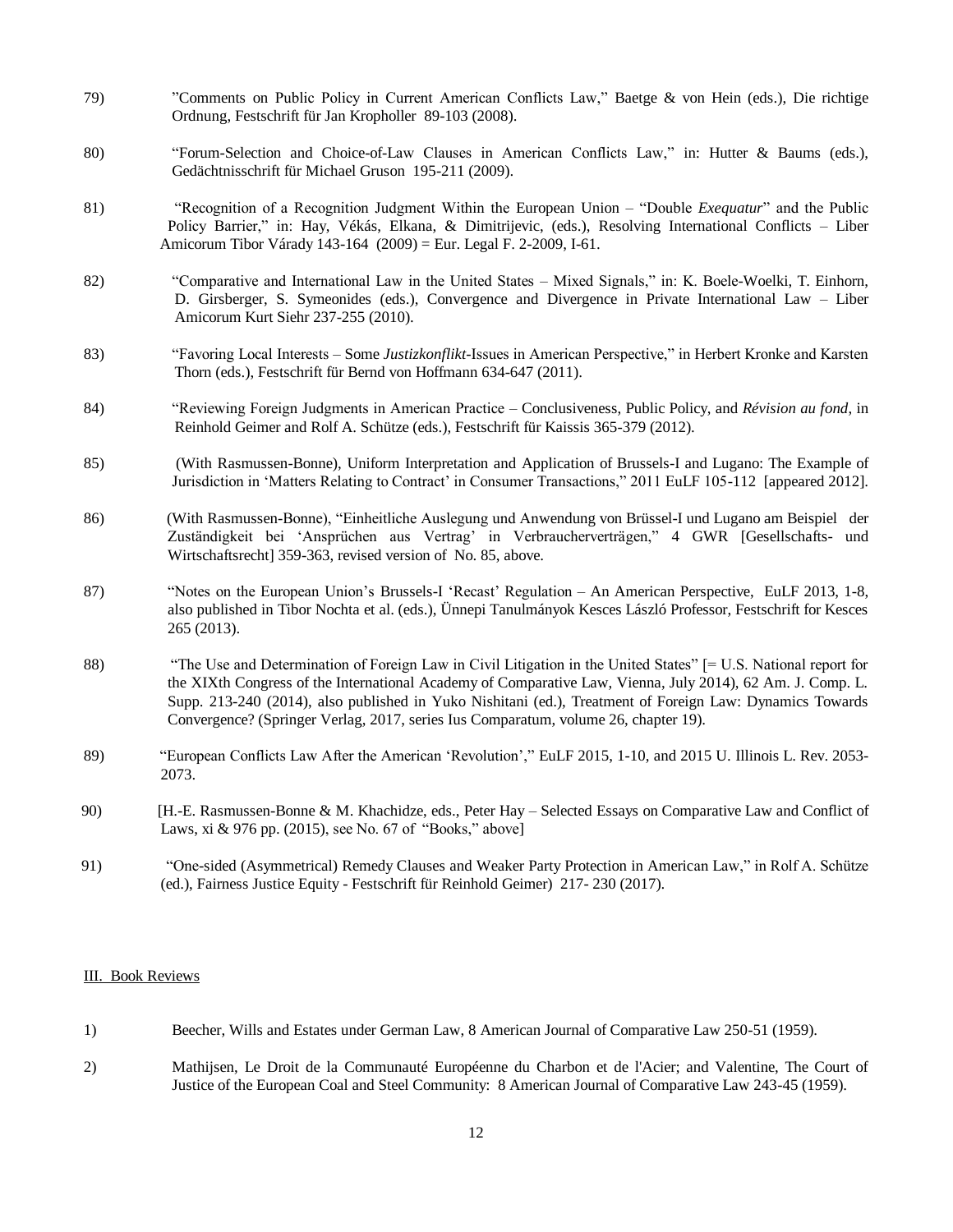- 3) Mast, Les Pays du Benelux, 9 American Journal of Comparative Law 746-747 (1960).
- 4) Newman, Equity and Law: A Comparative Study, 10 American Journal of Comparative Law 294-296 (1961).
- 5) Bonaert et al., Nichtigkeits- und Untätigkeitsklagen nach dem Recht der Europäischen Gemeinschaft für Kohle und Stahl, 56 American Journal of International Law 1128-1130 (1962).
- 6) Campbell & Thompson, Common Market Law, 11 American Journal of Comparative Law 492 (1962).
- 7) Larson, When Nations Disagree, 23 University of Pittsburgh Law Review 820-822 (1962).
- 8) Robertson, The Law of International Institutions in Europe, 11 American Journal of Comparative Law 132-133 (1962).
- 9) DeValk, La signification de l'intregation europeenne pour le developpement du droit international moderne, 12 American Journal of Comparative Law 296-297 (1963).
- 10) Alting van Geusau, European Organizations and Foreign Relations of States, 12 American Journal of Comparative Law 295 (1963).
- 11) Brugmans & Duclos, Le féderalisme contemporain, 13 American Journal of Comparative Law 117-118 (1964).
- 12) Steinberger, GATT und regionale Wirtschaftszusammenschlüsse; Keeton & Schwarzenberger, English Law and the Common Market; and Junckerstorff, International Manual on the Common Market; all in: 13 American Journal of Comparative Law 112-114 (1964).
- l3) Everling, The Right of Establishment in the Common Market, 26 University of Pittsburgh Law Review 885 (1965).
- 14) Rabe, Das Verordnungsrecht der Europäischen Wirtschaftsgemeinschaft, 59 American Journal of International Law 689 (1965).
- 15) Feld, The Court of Justice of the European Communities, 14 American Journal of Comparative Law 255-256 (1965/66).
- 16) Valentine, The Court of Justice of the European Communities, 14 American Journal of Comparative Law 353- 354 (1965/66).
- 17) Steindorff, Rechtsschutz und Verfahren im Recht der Europäischen Wirtschaftsgemeinschaft; Steindorff, Der Gleichheitssatz im Wirtschaftsrecht der Europaeischen Wirtschaftsgemeinschaft, both in: 14 American Journal of Comparative Law 516-518 (1965/66).
- 18) Scheingold, The Rule of Law in European Integration, 54 California Law Review 297-303 (1966).
- 19) Smit, International Civil Procedure: Europe, 19 Stanford Law Review 1399-1405 (1967).
- 20) Sorensen, Manual of Public International Law, 44 University of Washington Law Review 335-340 (1968).
- 21) Schlesinger, Formation of Contracts: A Comparative Study of the Common Core of Legal Systems, 1969 University of Illinois Law Forum 134-138.
- 22) Balekjian, Legal Aspects of Foreign Investment in the European Economic Community, 63 American Journal of International Law 181-182 (1969).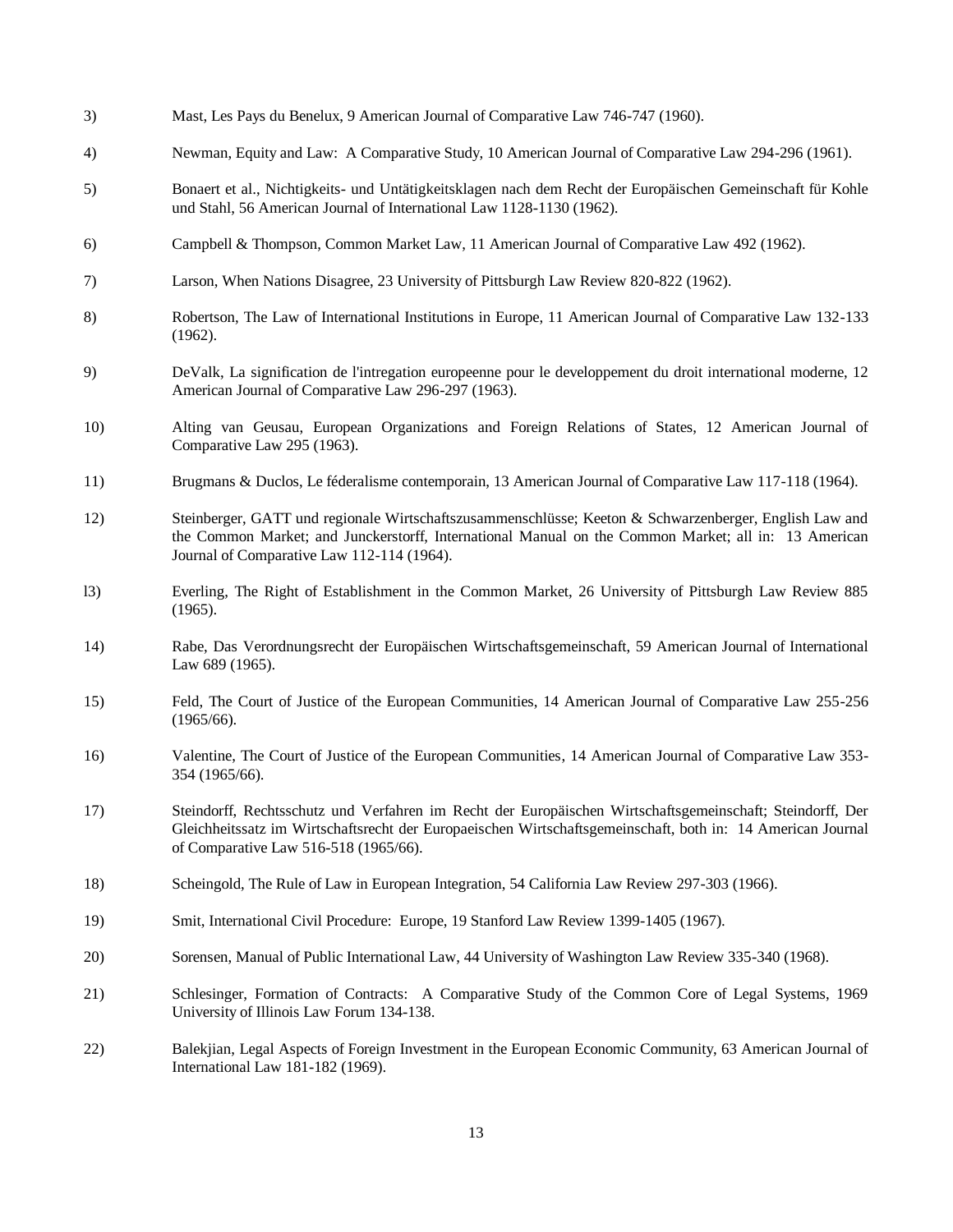| 23) | Kaiser and others, International and National Jurisdiction in Current International Law: On the Question of the<br>International Ordre Public, 1 Modern Law and Society 150-152 (1969). |
|-----|-----------------------------------------------------------------------------------------------------------------------------------------------------------------------------------------|
| 24) | Schaumann and Habscheid, The Immunity of Foreign States Under International Law and Under the German<br>Law of Civil Procedure, 2 Modern Law and Society 50-52 (1969).                  |
| 25) | Axline, European Community Law and Organizational Development, 63 American Journal of International Law<br>657-658 (1969).                                                              |
| 26) | Ganshof van der Meersch, ed., Droit des Communautés Européennes, 17 American Journal of Comparative Law<br>479-482 (1969).                                                              |
| 27) | Ginsburg, ed., Business Regulation in the Common Market Nations, Vol. I, 64 American Journal of<br>International Law 205-206 (1970).                                                    |
| 28) | Douglas, Towards a Global Federalism, 4 J. of Law and Economic Development 386-389 (1970).                                                                                              |
| 29) | Zuleeg, The Law of the European Communities in the Legal Systems of Members States, 3 Modern Law and<br>Society 45-46 (1970).                                                           |
| 30) | Lauterbach, Proposals and Consultants; Reports Concerning the Reform of the German International Law of<br>Inheritance, 3 Modern Law and Society 155-157 (1970).                        |
| 31) | Recent Literature on the European Communities (books by Brinkhorst and Schermers, Treves, Louis, Grieves,<br>and Campbell), 18 American Journal of Comparative Law 450-455 (1970).      |
| 32) | Bergsten, Community Law in French Courts, 69 American Journal of International Law 706-07 (1975).                                                                                       |
| 33) | Weser, Convention communautaire sur la compétence judiciaire et l'exécution des décisions, 24 American<br>Journal of Comparative Law 557-560 (1976).                                    |
| 34) | Schermers, Judicial Protection in the European Communities, 26 American Journal of Comparative Law 367-68<br>(1978).                                                                    |
| 35) | Dölle and others, Kommentar zum Einheitlichen Kaufrecht, 72 American Journal of International Law 436-37<br>(1978).                                                                     |
| 36) | Bredimas, Methods of Interpretation and Community Law, in: 74 American Journal of International Law<br>222-24 (1980).                                                                   |
| 37) | Das Europa der Zweiten Generation. Gedächtnisschrift für Christoph Sasse. Roland Bieber, Dietmar Nickel,<br>eds., 2 vols. 1981: 10 Int'l J Legal Info. 25-26 (1982).                    |
| 38) | Horn, Kötz, & Leser, German Private and Commercial Law: An Introduction, 10 Int'l J Legal Info. 186-88<br>(1982).                                                                       |
| 39) | Bebr, Development of Judicial Control of the European Communities, 11 Int'l J. of Legal Information 29-31<br>(1983).                                                                    |
| 40) | Herrmann, Basedow, Kropholler (eds.), Handbuch des Internationalen Zivilverfahrensrechts, Band I, 12 Int'l J.<br>Leg. Info. 22-25 (1984).                                               |
| 41) | Rüster, Business Transactions in Germany (FRG), 12 Int'l J. of Legal Information 139-141 (1984).                                                                                        |
| 42) | D. Lasok and P. A. Stone, Conflict of Laws in the European Community, 36 Am. J. Comp. L. 801-803 (1988).                                                                                |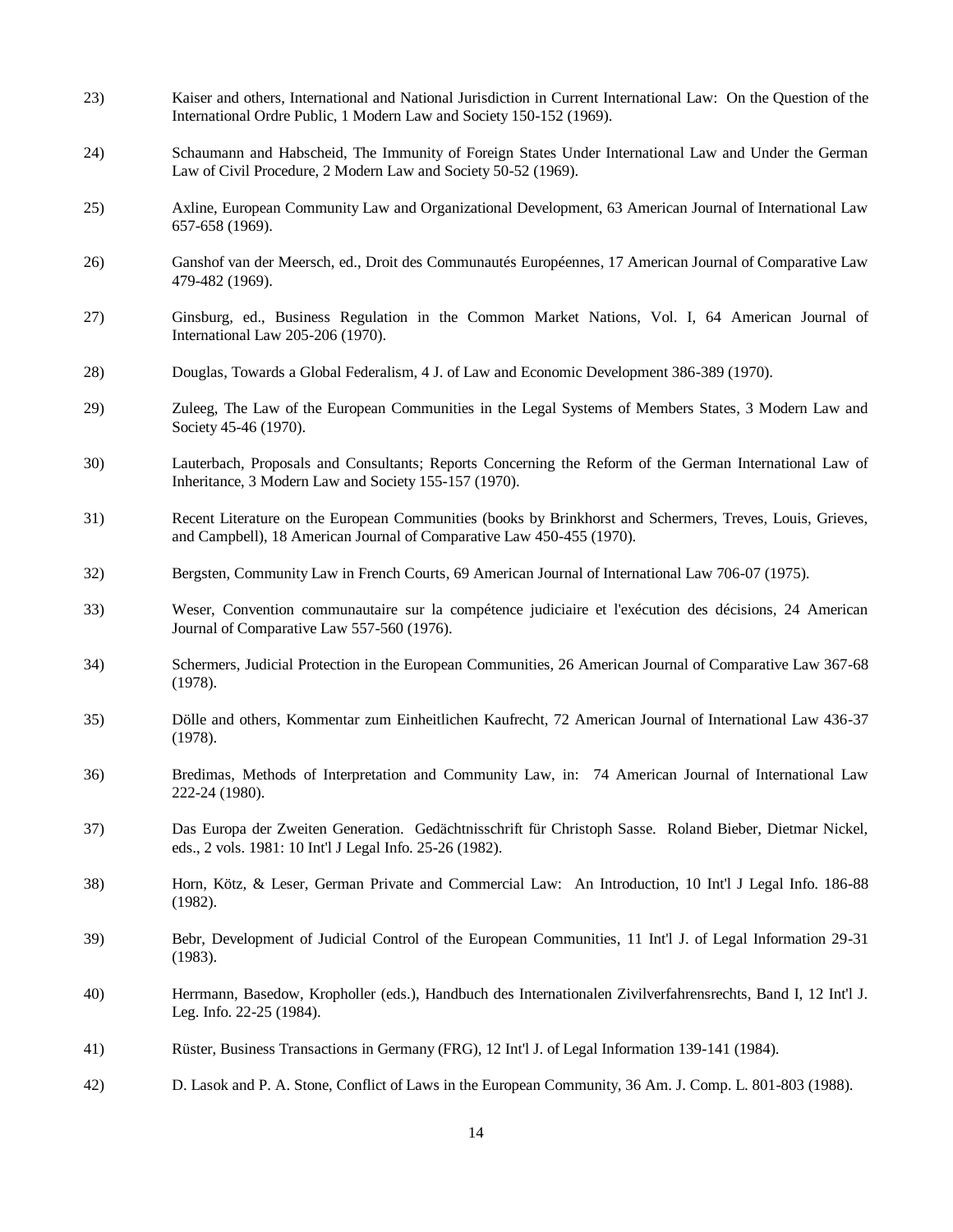- 43) René van Rooiij and Maurice V. Polak, Private International Law in the Netherlands, 16 International Journal of Legal Information 40-41 (1988).
- 44) Stadler, Der Schutz des Unternehmensgeheimnisses im deutschen und U.S.- amerikanischen Zivilproze $\mathbb D$  und im Rechtshilfeverfahren, 103 Zeitschrift für Zivilprozess 511-516 (Germany, 1990).
- 45) Flessner, Interessenjurisprudenz im internationalen Privatrecht, 39 Am. J. Comp. L. 437-444 (1991).
- 46) Müller, Gerichtspflichtigkeit wegen "doing business", 107 Zeitschrift fuer Zivilproze Precht 259-264 (1994)
- 47) Zimmermann (ed.), Amerikanische Rechtskultur und europäisches Privatrecht Impressionen aus der Neuen Welt, ZEuP (1996) S. 737-740.
- 48) Linke, H., Internationales Zivilprozessrecht . Leitfaden fuer Verfahren mit Auslandsbezug. 2. Aufl., FamRZ (1997) S. 272-273.
- 49) v. Bar, Gemeineuropäisches Deliktsrecht, 46 Am. J. Comp. L. 592-596 (1998).
- 50) Review Essay, "Friedrich Juenger and the Conflict of Laws" [Review of *Selected Essays* and of *Festschrift*], VI (NS) Uniform Law Review – Revue de Droit Uniforme 691-700 (2001).
- 51) E. Gottschalk, R. Michaels, G. Rühl, J. von Hein (eds.), Conflict of Laws in a Globalized World, 73 Rabels Zeitschrift 167-174 (2009).
- 52) Nils Wiese, Die *forum non conveniens-*Lehre im Recht der Vollstreckbarkeitserklaerung in den USA, 81 Rabels Zeitschrift 442-446 (2017).

#### IV. Miscellaneous

- 1) Foreword to: John Temple Lang, The Common Market and Common Law (University of Chicago Press, 1966).
- 2) Foreword to: The International Unification of Law A Symposium, 16 American Journal of Comparative Law 1-3 (1968).
- 3) With R. Marcus, Introduction to Symposium on Conflict of Laws and Complex Litigation Issues in Mass Tort Litigation, 1989 University of Illinois Law Review 35-42 (1989).
- 4) Remarks, Proceedings of the 1991 Joint Meeting of the American Society of International Law and the Netherlands Society of International Law, at 225-226.
- 5) With Rasmussen-Bonne, Bemerkungen zum deutsch-amerikanischen "Justizkonflikt", Deutsch-Amerikanische Juristenvereinigung Newsletter 1992, No. 3, pp. 33-36.
- 6) *Die erste Seite* [Editorial]: "Was lange währt …? Das Wahlchaos in den USA," Recht der Internationalen Wirtschaft 2001, p. "I".
- 7) The View from a Teacher's Perspective, 2006 Yearbook International Program, Bucerius Law School (Hamburg) 86-87 (2007).